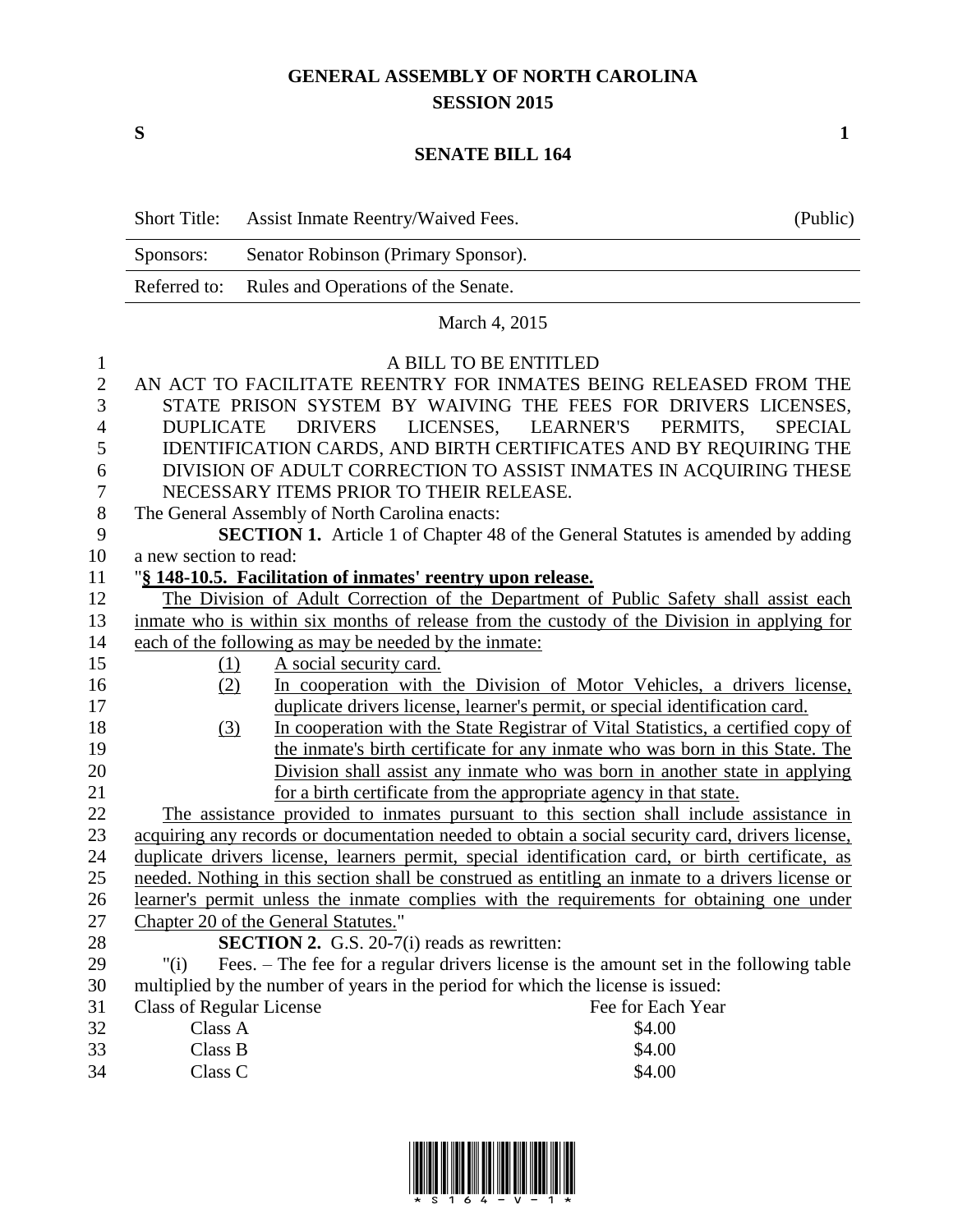|                  |                                                                                                                                                                                               | <b>General Assembly of North Carolina</b>                                                                                                         | <b>Session 2015</b> |  |  |  |  |
|------------------|-----------------------------------------------------------------------------------------------------------------------------------------------------------------------------------------------|---------------------------------------------------------------------------------------------------------------------------------------------------|---------------------|--|--|--|--|
| $\mathbf{1}$     |                                                                                                                                                                                               | The fee for a motorcycle endorsement is one dollar and seventy-five cents $(\$1.75)$ for each year                                                |                     |  |  |  |  |
| $\overline{2}$   | of the period for which the endorsement is issued. The appropriate fee shall be paid before a                                                                                                 |                                                                                                                                                   |                     |  |  |  |  |
| 3                | person receives a regular drivers license or an endorsement.                                                                                                                                  |                                                                                                                                                   |                     |  |  |  |  |
| $\overline{4}$   |                                                                                                                                                                                               | The fee under this subsection shall not be charged to an applicant who is an inmate in the                                                        |                     |  |  |  |  |
| 5                |                                                                                                                                                                                               | State prison system and who is obtaining a drivers license prior to release with the assistance of                                                |                     |  |  |  |  |
| $\boldsymbol{6}$ |                                                                                                                                                                                               | the Division of Adult Correction pursuant to G.S. 148-10.5."                                                                                      |                     |  |  |  |  |
| $\overline{7}$   |                                                                                                                                                                                               | <b>SECTION 3.</b> G.S. 20-7(1) reads as rewritten:                                                                                                |                     |  |  |  |  |
| $8\,$            | $^{\prime\prime}(1)$                                                                                                                                                                          | Learner's Permit. $-$ A person who is at least 18 years old may obtain a learner's                                                                |                     |  |  |  |  |
| 9                |                                                                                                                                                                                               | permit. A learner's permit authorizes the permit holder to drive a specified type or class of                                                     |                     |  |  |  |  |
| 10               |                                                                                                                                                                                               | motor vehicle while in possession of the permit. A learner's permit is valid for a period of 18                                                   |                     |  |  |  |  |
| 11               |                                                                                                                                                                                               | months after it is issued. The fee for a learner's permit is fifteen dollars (\$15.00). A learner's                                               |                     |  |  |  |  |
| 12               | permit may be renewed, or a second learner's permit may be issued, for an additional period of                                                                                                |                                                                                                                                                   |                     |  |  |  |  |
| 13               |                                                                                                                                                                                               | 18 months. The permit holder must, while operating a motor vehicle over the highways, be                                                          |                     |  |  |  |  |
| 14               |                                                                                                                                                                                               | accompanied by a person who is licensed to operate the motor vehicle being driven and is                                                          |                     |  |  |  |  |
| 15               | seated beside the permit holder.                                                                                                                                                              |                                                                                                                                                   |                     |  |  |  |  |
| 16               |                                                                                                                                                                                               | The fee under this subsection shall not be charged to an applicant who is an inmate in the                                                        |                     |  |  |  |  |
| 17               |                                                                                                                                                                                               | State prison system and who is obtaining a learner's permit prior to release with the assistance                                                  |                     |  |  |  |  |
| 18               |                                                                                                                                                                                               | of the Division of Adult Correction pursuant to G.S. 148-10.5."                                                                                   |                     |  |  |  |  |
| 19               |                                                                                                                                                                                               | <b>SECTION 4.</b> G.S. 20-14 reads as rewritten:                                                                                                  |                     |  |  |  |  |
| 20               | "§ 20-14. Duplicate licenses.                                                                                                                                                                 |                                                                                                                                                   |                     |  |  |  |  |
| 21               |                                                                                                                                                                                               | A person may obtain a duplicate of a license issued by the Division by paying a fee of ten                                                        |                     |  |  |  |  |
| 22               |                                                                                                                                                                                               | dollars (\$10.00) and giving the Division satisfactory proof that any of the following has                                                        |                     |  |  |  |  |
| 23               | occurred:                                                                                                                                                                                     |                                                                                                                                                   |                     |  |  |  |  |
| 24               | (1)                                                                                                                                                                                           | The person's license has been lost or destroyed.                                                                                                  |                     |  |  |  |  |
| 25               | (2)                                                                                                                                                                                           | It is necessary to change the name or address on the license.                                                                                     |                     |  |  |  |  |
| 26               | (3)                                                                                                                                                                                           | Because of age, the person is entitled to a license with a different color                                                                        |                     |  |  |  |  |
| 27               |                                                                                                                                                                                               | photographic background or a different color border.                                                                                              |                     |  |  |  |  |
| 28<br>29         | (4)                                                                                                                                                                                           | The Division revoked the person's license, the revocation period has expired,<br>and the period for which the license was issued has not expired. |                     |  |  |  |  |
| 30               |                                                                                                                                                                                               | The fee under this section shall not be charged to an applicant who is an inmate in the State                                                     |                     |  |  |  |  |
| 31               |                                                                                                                                                                                               | prison system and who is obtaining a duplicate license prior to release with the assistance of the                                                |                     |  |  |  |  |
| 32               |                                                                                                                                                                                               | Division of Adult Correction pursuant to G.S. 148-10.5."                                                                                          |                     |  |  |  |  |
| 33               |                                                                                                                                                                                               | <b>SECTION 5.</b> G.S. 20-37.7(d) reads as rewritten:                                                                                             |                     |  |  |  |  |
| 34               | " $(d)$                                                                                                                                                                                       | Expiration and Fee. $-$ A special identification card issued to a person for the first                                                            |                     |  |  |  |  |
| 35               |                                                                                                                                                                                               |                                                                                                                                                   |                     |  |  |  |  |
| 36               | time under this section expires when a drivers license issued on the same day to that person<br>would expire. A special identification card renewed under this section expires when a drivers |                                                                                                                                                   |                     |  |  |  |  |
| 37               | license renewed by the card holder on the same day would expire.                                                                                                                              |                                                                                                                                                   |                     |  |  |  |  |
| 38               |                                                                                                                                                                                               | The fee for a special identification card is the same as the fee set in G.S. 20-14 for a                                                          |                     |  |  |  |  |
| 39               | duplicate license. The fee does not apply to a special identification card issued to a resident of                                                                                            |                                                                                                                                                   |                     |  |  |  |  |
| 40               |                                                                                                                                                                                               | this State as follows:                                                                                                                            |                     |  |  |  |  |
| 41               | (1)                                                                                                                                                                                           | The applicant is legally blind.                                                                                                                   |                     |  |  |  |  |
| 42               | (2)                                                                                                                                                                                           | The applicant is at least 70 years old.                                                                                                           |                     |  |  |  |  |
| 43               | (3)                                                                                                                                                                                           | The applicant or who has been issued a drivers license but the drivers license                                                                    |                     |  |  |  |  |
| 44               |                                                                                                                                                                                               | is cancelled under G.S. 20-15, in accordance with G.S. 20-9 $(e)$ and $(g)$ , as a                                                                |                     |  |  |  |  |
| 45               |                                                                                                                                                                                               | result of a physical or mental disability or disease.                                                                                             |                     |  |  |  |  |
| 46               | (4)                                                                                                                                                                                           | The applicant is homeless. To obtain a special identification card without                                                                        |                     |  |  |  |  |
| 47               |                                                                                                                                                                                               | paying a fee, a homeless person must present a letter to the Division from                                                                        |                     |  |  |  |  |
| 48               |                                                                                                                                                                                               | the director of a facility that provides care or shelter to homeless persons                                                                      |                     |  |  |  |  |
| 49               |                                                                                                                                                                                               | verifying that the person is homeless.                                                                                                            |                     |  |  |  |  |
| 50               | (5)                                                                                                                                                                                           | The applicant is registered to vote in this State and does not have photo                                                                         |                     |  |  |  |  |
| 51               |                                                                                                                                                                                               | identification acceptable under G.S. 163-166.13. To obtain a special                                                                              |                     |  |  |  |  |